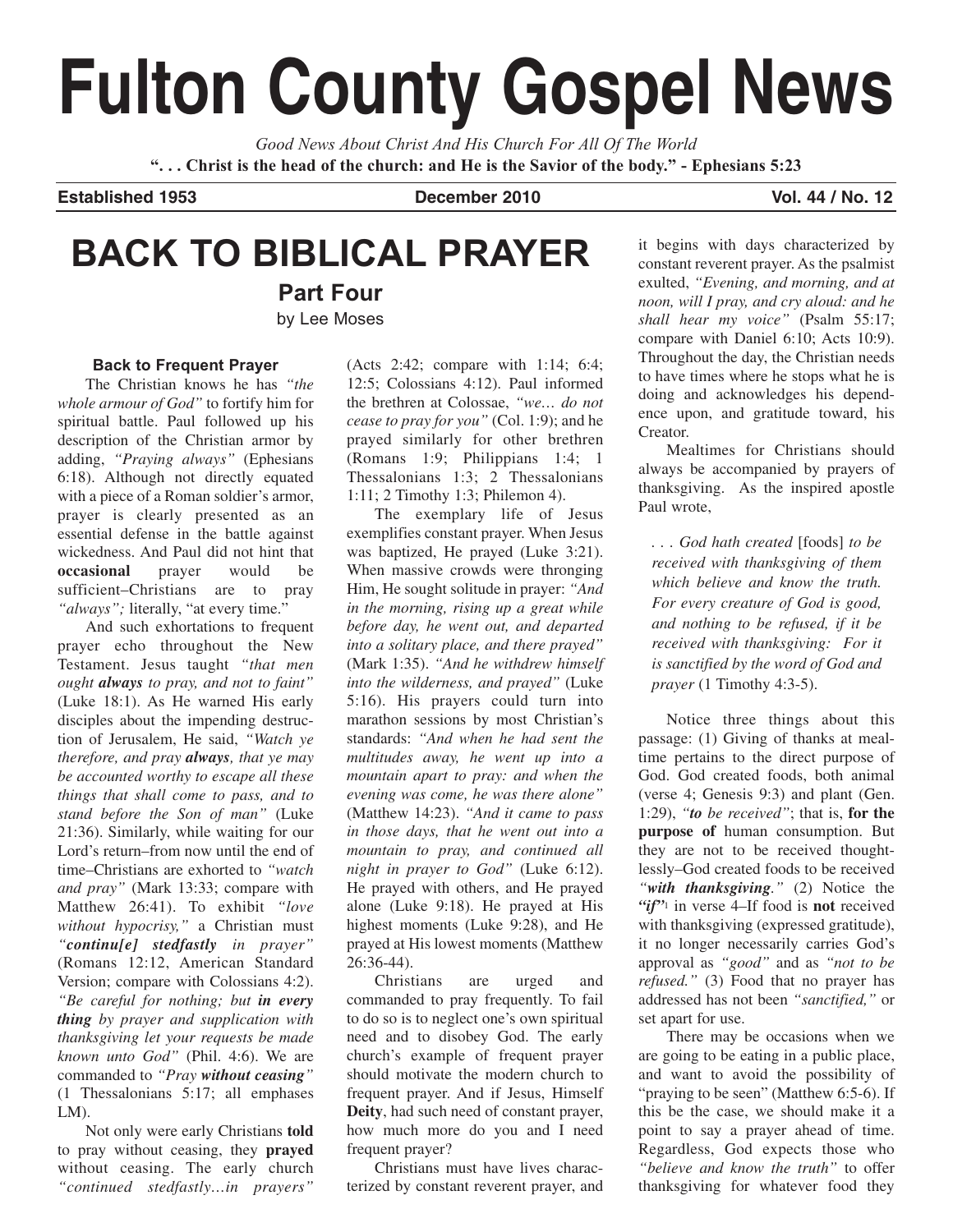#### **FULTON COUNTY GOSPEL NEWS** USPS Publication #211780

. . . is a Periodical publication issued monthly by the Church of Christ at Third and Bethel (P.O. Box 251), Mammoth Spring, AR 72554-0251. **POSTMASTER: Please mail all changes of address to the above address.**

**FCGN** is mailed free of charge to any who care to receive it. We will be happy to add any names to the regular mailing list. If you send in a name we must have a complete address, including number and street name, or R.R. or HCR number, plus box number, or a P.O. Box number and the **NINE DIGIT ZIP CODE**. This paper is supported by voluntary contributions for which we are grateful. Financial information will be furnished upon request. **Mail all address corrections or manuscripts to:**

#### **FULTON COUNTY GOSPEL NEWS** P.O. Box 251

Mammoth Spring, AR 72554

| Lee Moses $\dots \dots \dots \dots \dots$ . EDITOR          |  |
|-------------------------------------------------------------|--|
|                                                             |  |
| E-Mail $\ldots \ldots \ldots \ldots$ cocfcgn@centurytel.net |  |
| Website www.fultoncountygospelnews.org                      |  |
|                                                             |  |
| E-Mail $\dots \dots \dots \dots$ sales (a) halo pages net   |  |

## *(continued from page one)*

receive. Gluttonous pagans of the day were known for their callous disregard for the One Who made their meals possible. Of such, Paul said that their *"God is their belly, and whose glory is in their shame, who mind earthly things"* (Philippians 3:19). Jude warned, *"These are spots in your feasts of charity, when they feast with you, feeding themselves without fear*2*"* (Jude 12). In opposition to such fearless feasting, Paul commanded, *"In every thing give thanks: for this is the will of God in Christ Jesus concerning you"* (1 Thessalonians 5:18). Scripture-led Christians will *"Giv[e] thanks always for all things unto God and the Father in the name of our Lord Jesus Christ"* (Ephesians 5:20). There is indeed a great gulf fixed between the reverent, thankful mealtimes of Christians and the thoughtless gluttonies of the pagans. As commentator Adam Clarke reprimands, "Those who thank not God for their food, and pray not for his blessing in the use of it, are unworthy even of a morsel of bread, and of the breath they breathe."

Sadly, it seems that the constant prayer that typified the Lord Jesus and

the early church is scarce among God's children today. Prayer has become an occasional matter. C.R. Nichol spoke of the "prayerless spirit of the present age."3 Some believe they are too busy to take time out from their day to pray. "Too busy" is dangerously close to "too proud to acknowledge my dependence upon God." Some remain largely prayerless because they astoundingly operate under the assumption, "The less often we do something, the more special we make the occasion." Such thinking is reinforced by those who believe observing the Lord's Supper every first day of the week makes it too commonplace (contrast with Acts 20:7). That might be true with regard to some matters, but it is rarely, if ever, true with spiritual matters. Prayer has been called "the very breath of the Christian"4–does breathing ever become too commonplace? Or is it rather the case that the more often one does it, the more able he becomes and the healthier he becomes? Those who engage in more frequent prayers tend to have far more thoughtful and sincere prayers than those who only say a prayer when they are called upon to lead a prayer in the public assembly–one can usually tell it is the only time they lead prayers.

Some fail to pray as regularly as they should because they fail to see the good effects of their prayers. But Christ reassures Christians, *"And shall not God avenge his own elect, which cry day and night unto him, though he bear long with them? I tell you that he will avenge them speedily"* (Luke 18:7). Christians might find their patience tested when God "bears long with them," but He will assuredly respond in a quick and decisive manner when He responds. Christ goes on to say, "*Nevertheless when the Son of man cometh, shall he find faith on the earth?"* (verse 8). It is of utmost importance that when Jesus comes, He finds men and women in steadfast devotion to God, particularly with regard to their prayer. Cornelius was *"A devout man, and one that feared God with all his house, which gave much alms to the people, and prayed to God alway"* (Acts 10:2, emph. LM). Years apparently passed before he saw any response to his prayers, or even learned what he needed to do to be saved. Yet

after all that time, an angel appeared to him, and told him, *"Thy prayers and thine alms are come up for a memorial before God"* (Acts 10:4). While years may go by without observing the positive results of prayers, the faithful Christian persistent in prayer can look forward to a time when he can be Divinely assured that God has positively received and responded to his prayers.

## **Conclusion**

The Spirit warned, *"Some shall depart from the faith"* (1 Timothy 4:1), and it is not difficult to observe that some have. While such departures are easily seen in the denominational world, New Testament Christians ought to consider very seriously whether we have departed from Biblical prayer in any respect. If we are to get back to Biblical prayer, we must practice prayers directed to the Father, public prayers led by holy men, attentive prayer, and frequent prayer. Let each Christian say with the psalmist, *"I give myself unto prayer"* (Psalm 109:4).

[NOTE: Portions of this series on prayer were derived from Lee Moses, "What About Innovations in Prayer?" in *Some Questions About Worship*, ed. Jeff Sweeten (Odessa, TX: Eisenhower church of Christ, 2005), pp. 181-206. However, this series is based directly upon material this writer delivered at the 2010 Bellview Lectures in Pensacola, Florida directed by Michael Hatcher, themed *Back to the Bible*. In the lectureship book, the material is presented entirely in narrative (story) form, and provides a good introduction to non-Christians particularly on such subjects as prayer, grace, Biblical authority, the church, and similar fundamental and essential subjects. The book from the 2010 Bellview Lectures, *Back to the Bible*, is available from the Bellview church of Christ at (850) 455-7595 or bellviewcoc@gmail.com.]

3 "Prayer," in *Sound Doctrine* (Clifton, TX: Nichol, 1921), p. 68. 4 Ibid.

<sup>1</sup> This is accurately construed as a **conditional** participle in the Greek, as all 8 English translations consulted by the writer translate this "if<sup>…"</sup>

<sup>2</sup> *"Without fear"* in Jude 12 "can be rendered either *boldly* or *without reverence, shamelessly,* the point being arrogant disregard of responsibility for one's manner of life." Bauer, Danker, Arndt, and Gingrich, *aphobos,* in *A Greek-English Lexicon of the New Testament and other Early Christian Literature*, 3rd ed. (Chicago: Univ. Of Chicago Press, 2000), p. 158.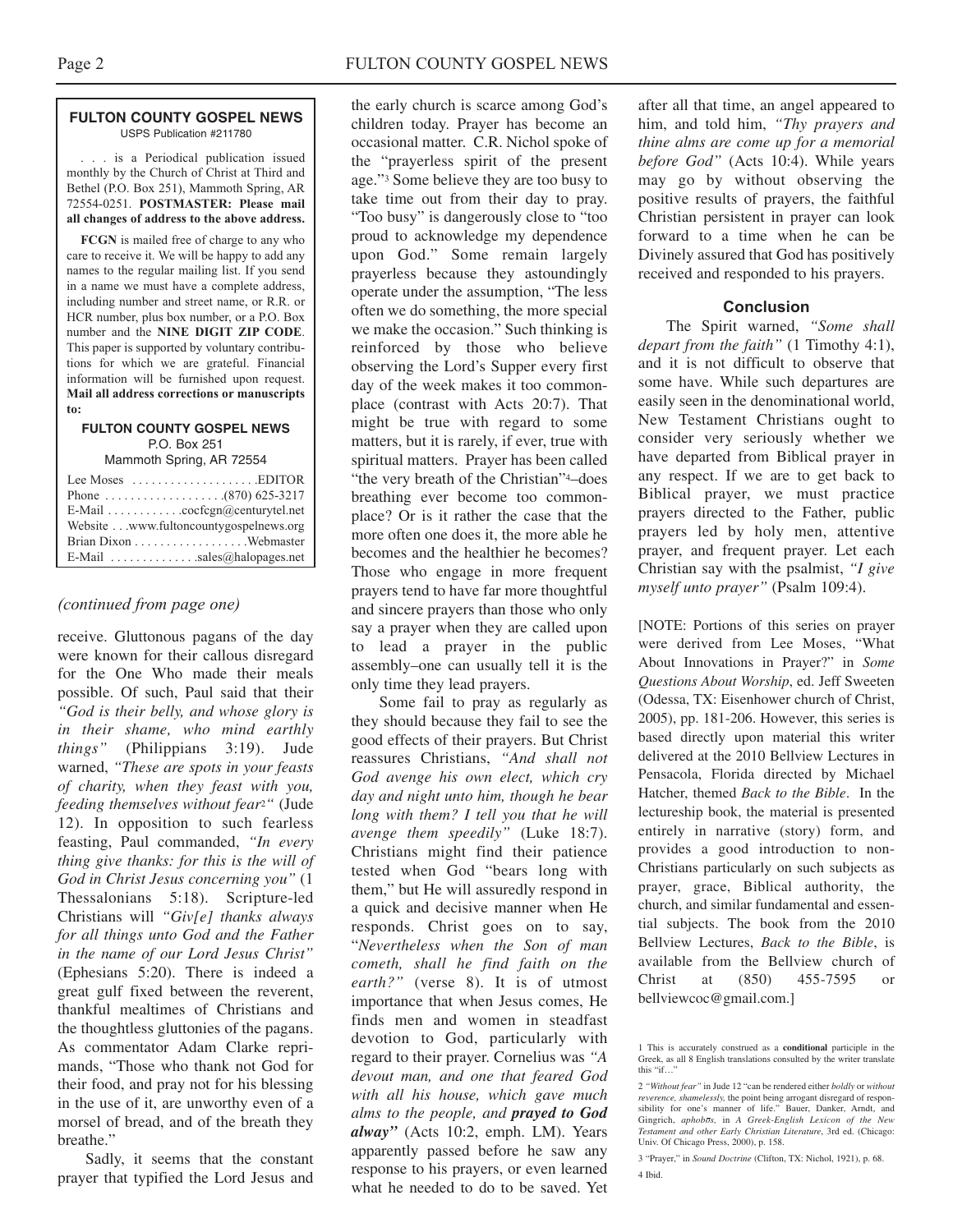## **THE LORD'S CHURCH WAS NOT ESTABLISHED TO …**

by Marvin L. Weir

The Lord's church is the **one** that was established in A.D. 33 in Jerusalem on the day of Pentecost. The Lord's church is the **one** that Jesus built (Matt. 16:18) and purchased with his own blood (Acts 20:28). The Lord's church is the **one** body that the apostle Paul recognized as being valid (Eph. 4:4). There is only **one** body that the Savior has promised to save (Eph. 5:23). It is imperative to understand that we are not discussing what denominations were established to do. Denominations may do whatever their founder desires them to do, and please men, but they will never please God. If the church of our Lord is to be faithful, it must only do the bidding of its founder, Jesus Christ, and such will never please most men.

**The Lord's church was not established to exist incognito!** It makes one want to gag to hear those who profess to be Christians utilize politically correct language to avoid telling people they are a member of the church of Christ. These modern daydreamers will tiptoe for miles on eggshells before they will admit they are a member of the church of Christ. Upon being **forced** to make the admission, they then apologize by saying, "But we don't believe we are the only ones going to heaven."

How Christ must grieve at such lack of loyalty from those who claim to be Christians! What is wrong with the name church of Christ? Am I ashamed that Christ built His church? Am I embarrassed that the church wears His glorious name? Do I not want the church to be onnected with the Savior? Will members of denominations be saved? Brethren, these questions deserve an honest answer. Many members need to begin thinking for themselves and cease following the liberal change agents who would hide the church under a bushel (compare

with Matthew 5:13-16). Faithful soldiers of the cross will boldly proclaim the **essentiality** and eternal destiny of the Lord's church. We cannot keep the church a secret and save the souls of men!

**The Lord's church was not established to provide entertainment to its members!** One can search the Bible from beginning to end and never find **one** incident where God has sought to entertain His people. It can be proved, however, that God *"would have all men to be saved, and come to the knowledge of the truth"* (1 Timothy 2:4). It is also true that *"the Son of man came to seek and save that which was lost"* (Luke 19:10). We read that it was the Lord's desire *"that repentance and remission of sins should be preached in his name unto all the nations, beginning from Jerusalem"* (Luke 24:47). When the early church was persecuted and scattered, they did not offer all types of entertainment to attract people. They did, however, go *"about preaching the word. And Philip went down to the city of Samaria, and proclaimed unto them the Christ"* (Acts 8:4-5). The early church realized that the gospel was the only "*power of God unto salvation,"* and they were not ashamed to proclaim it (Romans 1:16).

The early church did not seek to **attract** people with eloquent dramatized skits laced with fingernail biting excitement! Neither did the early church have "youth ministers" to entertain and baby-sit the young or a "39'ers minister" to transport the older saints to every play and flower garden within driving distance. Didn't they know that because of severe persecution they would have to cater to the **wants** of both young and old in order to grow? The wisdom of man says that the early church is destined to fail. The result–the early Christians

who feared God and unashamedly proclaimed the gospel grew by leaps and bounds (Acts 2:41; 4:4; 5:14; 6:7; 9:31).

**The Lord's church was not established to provide a soothing answer to man's sins!** The majority of men want to live in sin, enjoy the pleasures of the moment, and be told that all is well with their souls. Thus, alcoholics have a **disease,** homosexuals have a **defective gene**, fornication is simply an **affair,** lying is **misinformation,** and sin is tolerated as a **mistake.** Brethren, we can ill afford to pat members on the back, accept their contributions, and **overlook** sin! This is exactly the course that many congregations have chosen to take – to offend no one and appease everyone! All sin is deadly (Romans 6:23), and all must repent (give up) their sins or lose their souls. Even though not "politically correct," Christians will teach sinners that they **must** repent or perish (Luke 13:3). It is not an act of kindness or love to allow one to believe that he is saved when in reality he is lost!

May we keep in mind that the Lord's church was established to do what no man-made institution can do! Let us therefore not lose sight of the glorious purpose and mission of the Lord's church–to seek and save the lost and keep the saved traveling the narrow road that leads to Heaven.

> 1272 Bonham St. Paris, TX

## **CORRECTION**

In last month's issue of the *Fulton County Gospel News* (November 2010, Vol. 44/No. 11), there was a mistake printed in Roelf Ruffner's article "Beyond Vexing." The opening Scripture reference is given as Jude 7-8, but should instead read **2 Peter 2:7-8**.